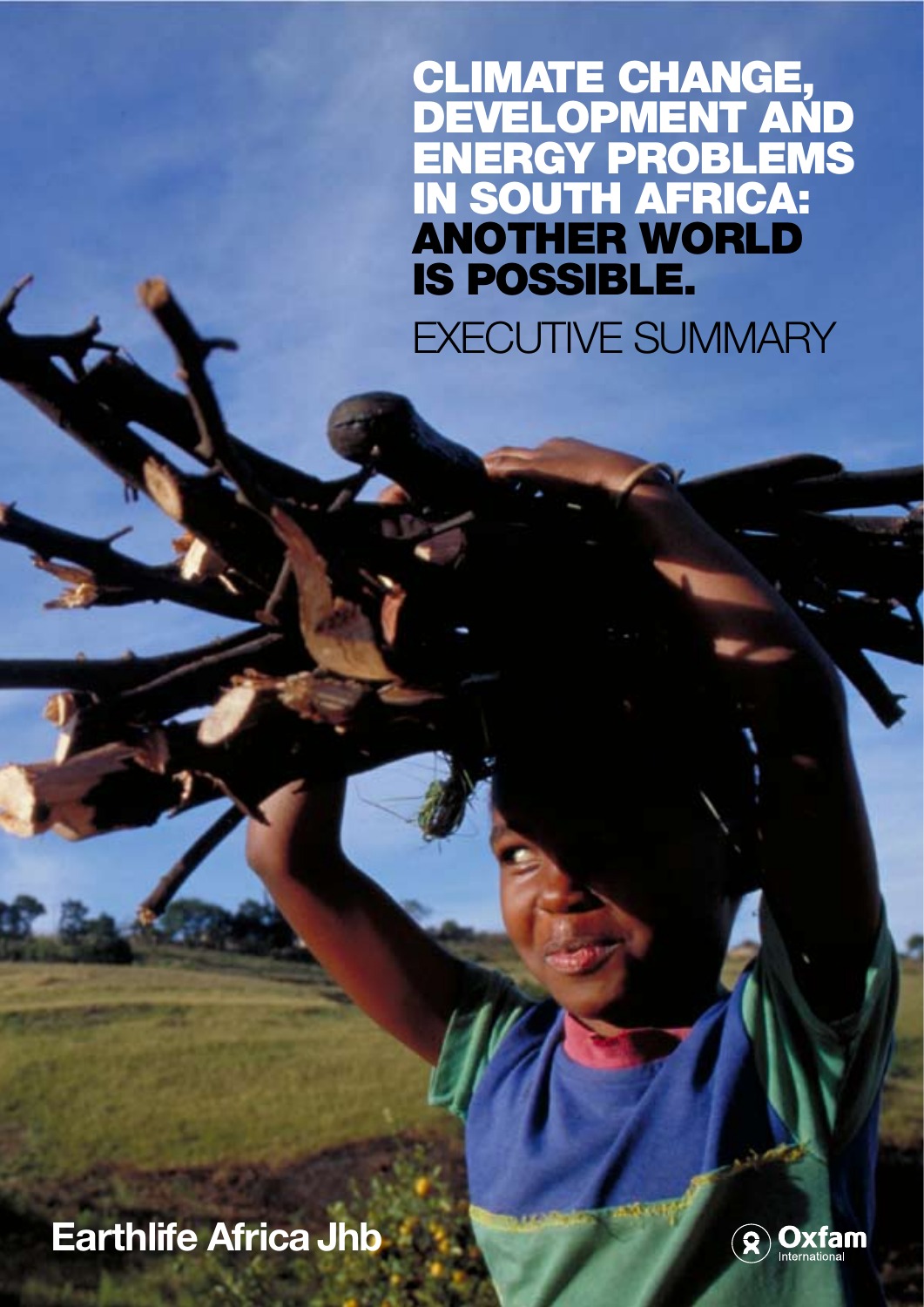## EXECUTIVE SUMMARY

In climate terms, South Africa is already living on the edge. Much of it is arid or semi-arid and the whole country is subject to droughts and floods. Even small variations in rainfall or temperatures would exacerbate this already stressed environment. Most South African crops are grown in areas that are only just climatically suitable and with limited water supplies.

But that climate is set to change for the worse because of rising global emissions of greenhouse gases (GHGs). Indeed, there are already ominous signs of change – that dry seasons are becoming longer and wet seasons starting later. Rainfall is reported to be becoming even more variable, with rain coming in more concentrated, violent bursts.

When the Government of South Africa used internationally agreed scientific computer models to explore the potential impacts of climate change on South Africa over the next 50 years, it predicted:

- A continental warming of between 1 and 3 deg C.
- Broad reductions of approximately 5 10 % of current rainfall, but with higher rainfall in the east and drier conditions in the west of South Africa.
- Increased summer rainfall in the northeast and the southwest, but a reduction of the duration of the summer rains in the northeast, and an overall reduction of rainfall in the southwest of South Africa.
- Increased rainfall in the northeast of the country during the winter season.
- Increased daily maximum temperatures in summer and autumn in the western half of the country.
- Wetter conditions with a reduction in frost, which could see malaria mosquitoes expand their range onto the Highveld.

As the climate changes, it is South Africa's poor, the majority of the population, who will be the hardest hit. Climate change worsens existing vulnerabilities and adds to the pressures on the environment and natural resources on which so many South Africans directly rely. Climate change could increase the prevalence and distribution of vector-borne diseases such as malaria and

dengue fever and water-borne diseases such as choleraand dysentery. Such things mean that people living with HIV and AIDS in particular would experience increased risks.

South Africa has been playing an influential role as a developing country in the international negotiations even though it is not yet obliged to make commitments to reduce emissions. But South Africa is also part of the problem - the largest emitter of green house gases on the African continent and home to the world's biggest single emitter of  $CO<sub>2</sub>$ .

Although it is not (yet) under any legal obligation, South Africa has a moral obligation to reduce its emissions, which would also send a powerful political message to the world and increase the strength of its negotiating position in global climate change talks and its leverage in demanding emissions cuts from rich countries.

South Africa is faced with a difficult challenge in trying to juggle three imperatives – development (conventionally based on fossil fuels), poverty eradication and climate change. On the one hand, the country has to fast track provision of adequate transport, power, communica¬tion networks, water, sanitation and other infrastructure services. Much of this development implies that South Africa's GHG emissions will increase. The provision of these services is essential to improving people's well being and to reducing poverty.

On the other hand, conventional development as carried out in South Africa (like many other countries) has not focused on reducing poverty, will not reduce it by itself, and may sometimes exacerbate poverty and ill-health. And now South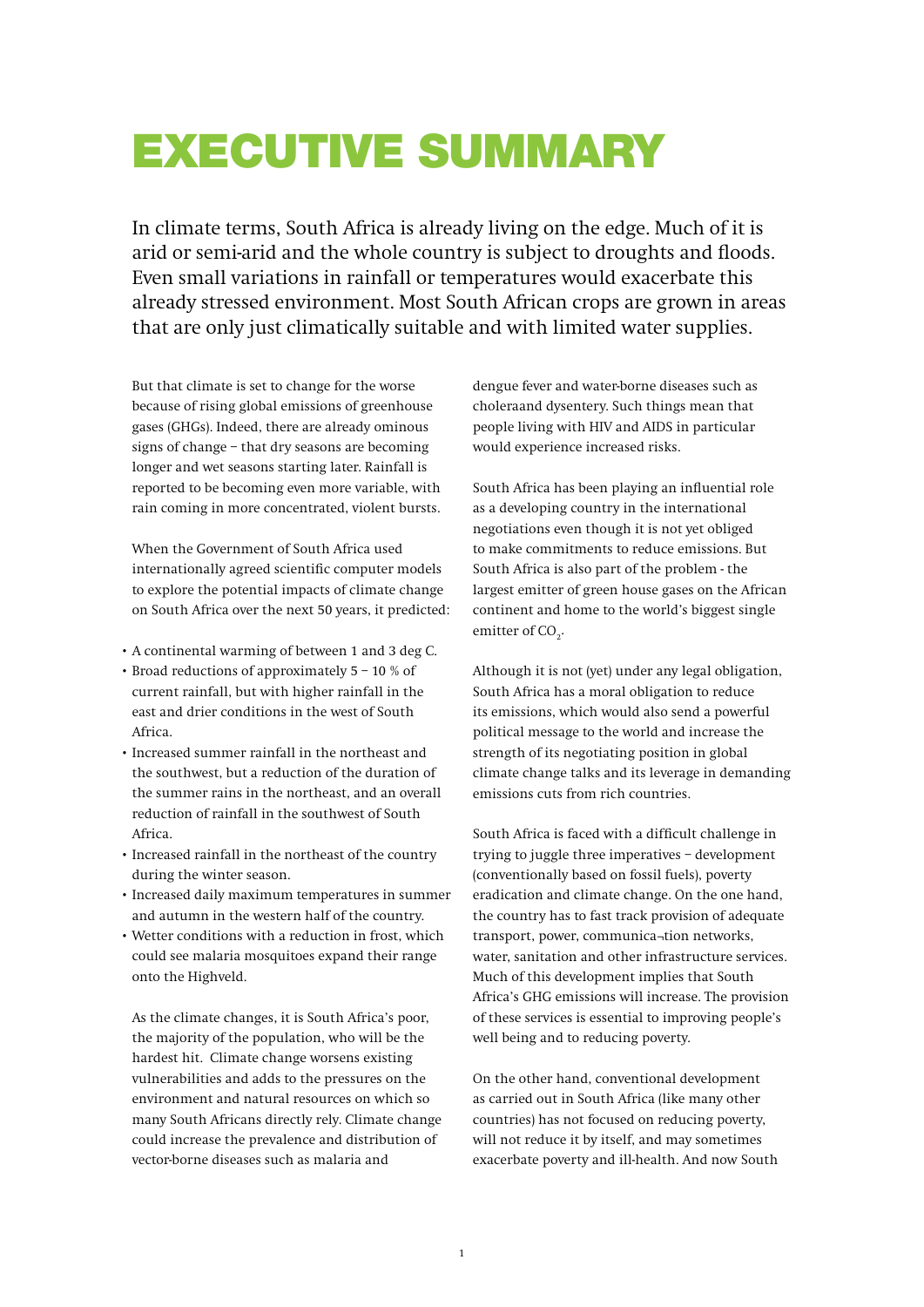

*Sasol refinery, Picture credit: Bobby Peek, groundWork*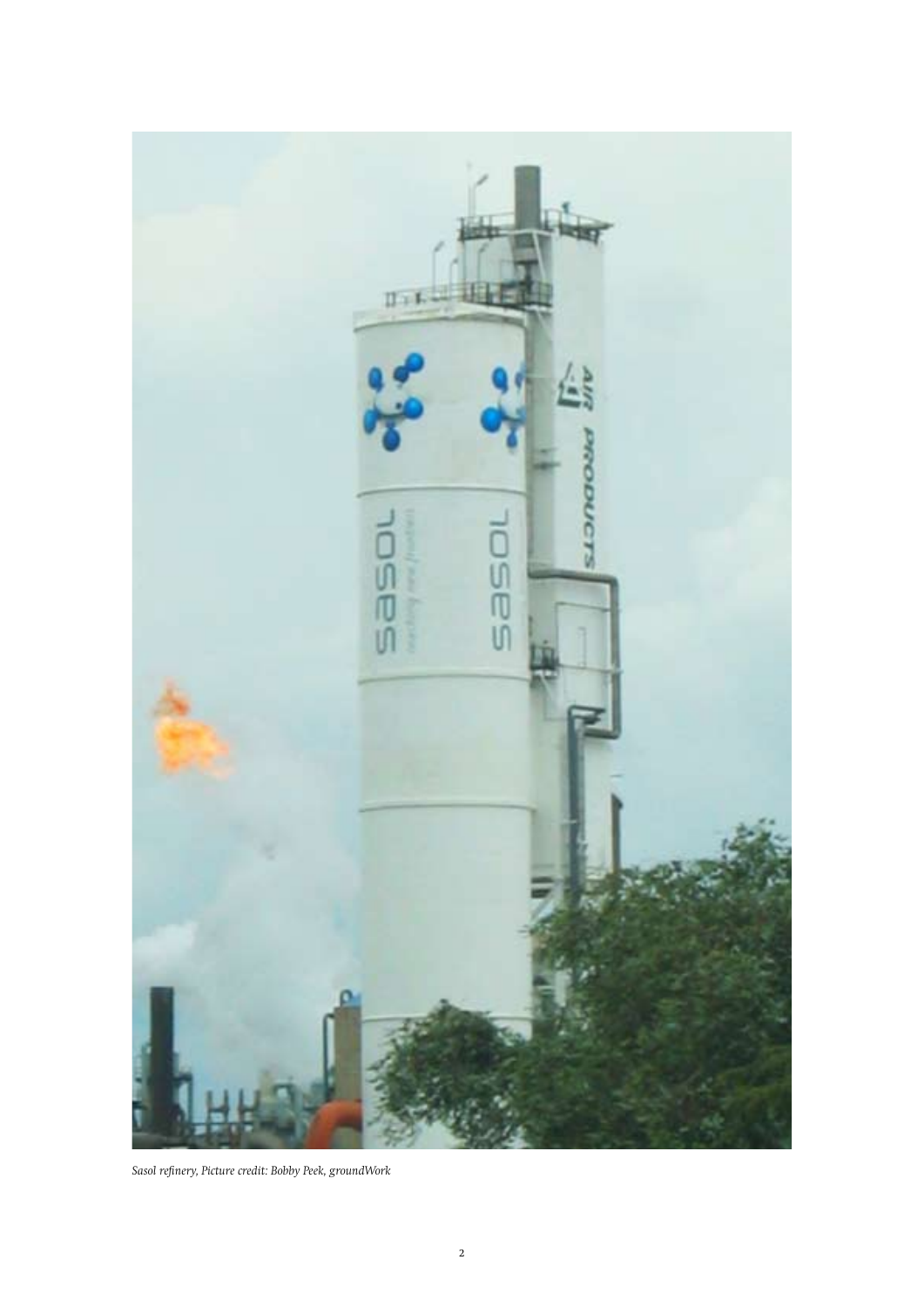Africa also has to respond to the impacts of climate change by reducing emissions and carrying out programmes to help poor people adapt to the changing climate.

Energy production is a particular concern. South Africa's dependency on coal-fired power stations has already resulted in a yearly per capita emission rate of about 10 tons of carbon dioxide, 43 percent higher than the global average. At the same time, this extremely high per capita energy use has not meant that everyone in South Africa has access to energy; 30% of South African citizens do not have access to electricity.

South Africa has benefited from an abundant and cheap supply of electricity since the founding of the monopoly public utility, the Electricity Supply Commission (later renamed Eskom) in 1928. Eskom in effect subsidized South Africa's industrial development and is responsible for supplying 95% of the country's electricity – 90% of which comes from coal-fired power stations. Eskom accounts for about half of South Africa's total emissions.

Eskom predicts that with electricity supply growing at a potential  $4.4\%$  per annum CO<sub>2</sub> emissions from electricity generation would more than double over the next 20 years. Eskom's publicity makes much of its wind farm in the Western Cape, but the contribution of renewable energy to its plans is negligible, adding a mere 100MW (0.25% of current national generating capacity). Eskom's solar water heater programme, which aims to replace 900,000 solar water heaters over five years, managed to install a mere 800 heaters nationally in 2008.

Sasol is a Coal-to-liquids (CTL) company established under Apartheid as a way of securing white South Africa's independence on foreign oil. The company is responsible for producing almost 72 million tons of CO $_{\rm _2}$  a year and its Secunda CTL plant is the biggest single emitter of CO<sub>2</sub> on the planet. Given these figures, it is in the company's business interest to reduce its emissions as climate change debates take centre stage in the lead up to the Copenhagen climate change conference at the end of 2009. But Sasol's planned response relies heavily on the unproven technology of carbon dioxide

capture and storage, and it has announced plans to construct a new 80,000 barrels per day CTL plant in Limpopo. The Government has given the new CTL plant its blessing, even though another CTL plant will increase the country's  $\mathrm{CO}_2$  emissions even further, and would make a mockery of the aims of the government's climate change mitigation plans.

## **What needs to happen?**

To address climate change, the current energy system must be overhauled. South Africa is officially committed to a 15% renewable energy target by 2020 but progress on the ground is painfully slow.

The current financial crisis should provide an opportunity for all societies to shift to a low carbon economy. The global slow-down is causing job losses and hardship to many, but equally, climate change means that it would be reckless to try to go back to fossil fuel based development pathways that will anyway have to be abandoned soon. This is an opportunity to redevelop economies and create a new industrial revolution that develops and is powered by clean energy technologies. Doing so will create new jobs and a secure future for all. We calculate that a realistic programme to promote renewables in electricity, biogas, solar heating and biofuels could produce an extra 1.2 million jobs, direct and indirect, by 2020. Clean energies also hold out much greater hope that communities that lack electricity from the central grid and who struggle to find fuel for cooking will see their energy needs met.

However, getting the policy framework right is critical if we are to realise this potential. With the right framework, both the private sector and new community enterprises will take off and rapidly become a big part of the solution to South Africa's power shortage. The National Energy Regulator (NERSA) is to be congratulated for considering a Feed in Tariff scheme to support renewable energy – a tried and tested policy tool. This tariff must be set at the correct levels to stimulate investment. The tariffs should be set to provide reasonable returns for efficient renewable energy operations but not so high that the boom penalises poor consumers. Measures such as carbon taxes should also be considered.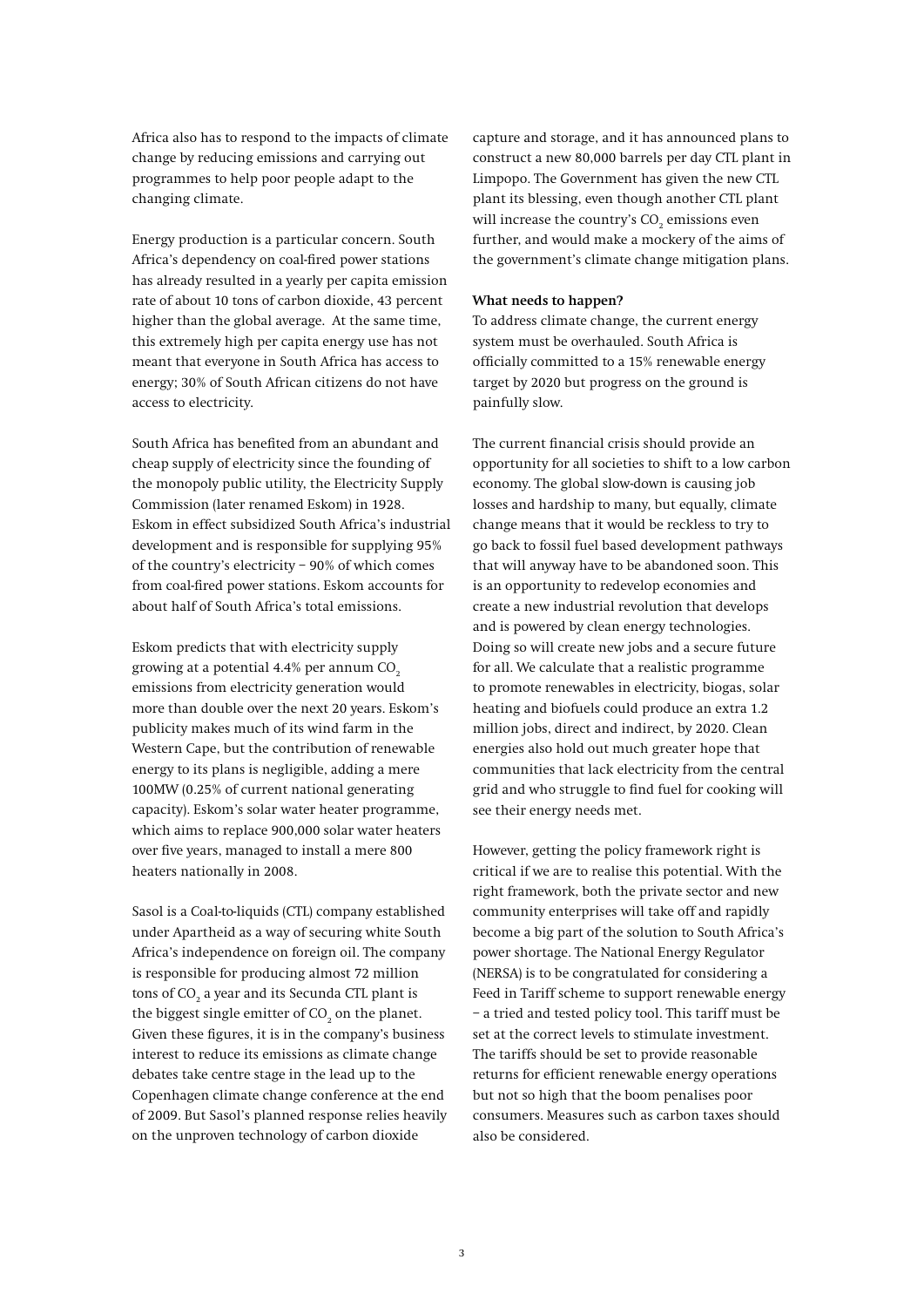In moving forward, government has to take responsibility for the inaction of industry. Yes, it has developed policies on climate change, but these policies must be accompanied by implementable plans and actions and more importantly a visible change in government policy to hold industry accountable.

In addition, poor and vulnerable communities in South Africa need the right help to adapt to the unavoidable consequences of climate change. Even if all emissions are stopped now the cumulative impact of existing emissions will still be felt for decades to come. People are developing their own mechanisms to adapt, but more assistance is needed from government. Communities facing rising temperatures, with associated stress on water supplies, crops and animals need the right policies put in place straight away. Those policies must uphold the principles of economic, social and environmental justice; the economy must serve the needs of people.

To simultaneously embark on the path to a future that provides cleaner energy to all citizens equitably and effectively, the following measures should be given immediate attention:

- 1 A moratorium on building further coal-fired plants after Medupi and Bravo (i.e. from 2013).
- 2 An immediate moratorium on any new coal-toliquid plants.
- 3 The Treasury should institute its fossil fuel levy (ZAR0.02/kWh) with immediate effect, revenue from this to be ring-fenced for Free Basic Electricity.
- 4 A staggered implementation of carbon taxation.
- 5 The provision of 1 million solar water heaters by 2020.
- 6 15% of all electricity to come from renewable energy by 2020, and 50% by 2050.
- 7 Make energy efficiency in Reconstruction and Development Programme (RDP) housing a mandatory measure by 2015.
- 8 Invest in an efficient public transport system.
- 9 Promote gardening in urban and peri-urban areas and around homesteads.
- 10 Increase public awareness and promote behavioural change among consumers.

A year and a half ago, an official from the Department of Environmental Affairs and Tourism (DEAT) stood up before a group of environmentalists and NGO representatives and pleaded, *"Where is the environmental movement? Where are the placards? We can't change things without the pressure of citizens."* The time to agitate, educate and organise is now. At the end of 2009, the governments of the world will meet to decide our collective fate at the UN climate change conference at Copenhagen; they have this one chance. Perhaps we should remind them just exactly who they are working for.

## **The full report and more information are available at www.oxfam.org and from www.earthlife.org.za**